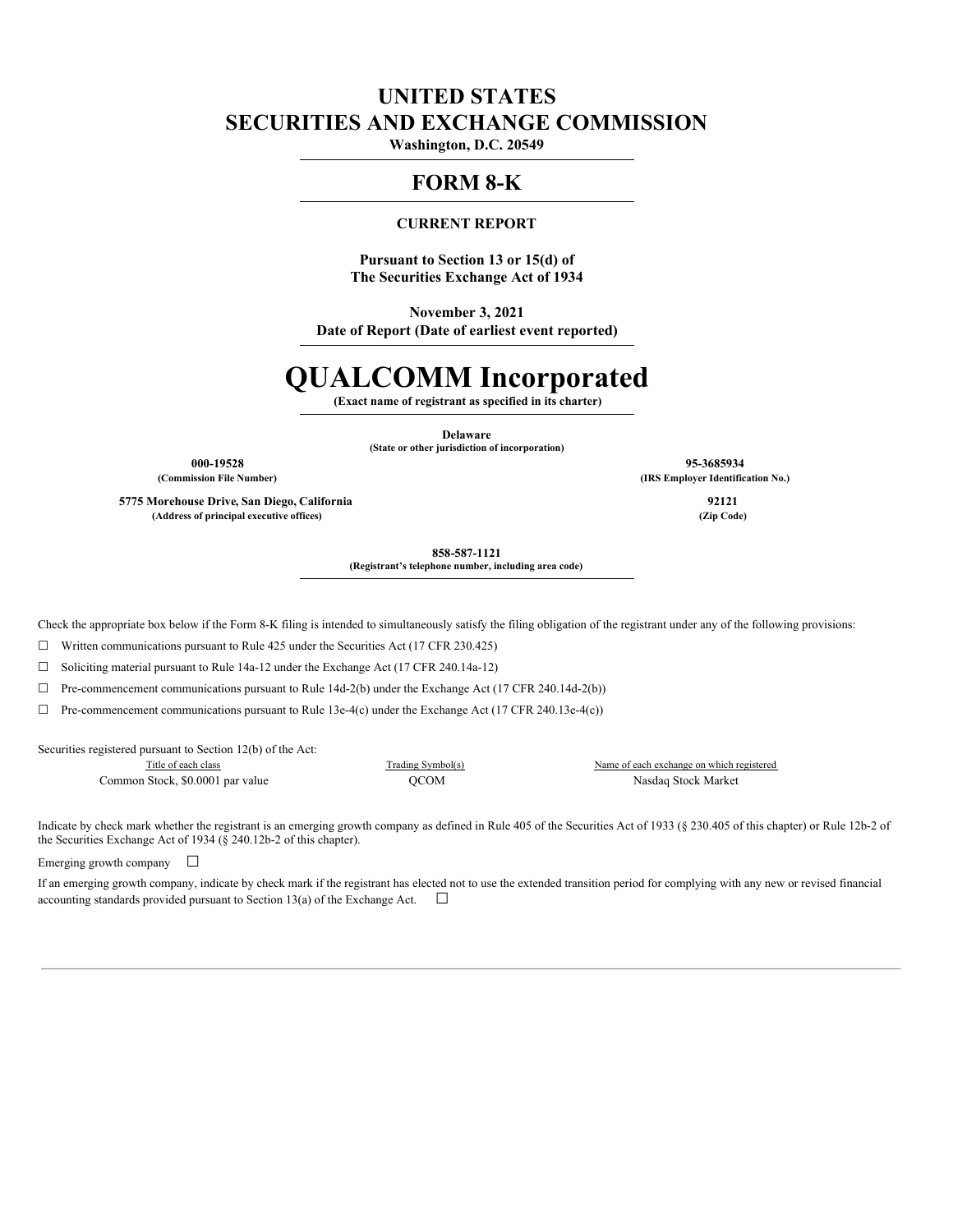#### **Item 2.02. Results of Operations and Financial Condition.**

On November 3, 2021, QUALCOMM Incorporated (the Company) issued a press release regarding the Company's financial results for its fourth quarter and fiscal year ended September 26, 2021. A copy of that press release is furnished as Exhibit 99.1 hereto and incorporated herein by reference.

The press release includes Non-GAAP financial measures as defined in Regulation G. The press release also includes the most directly comparable financial measures calculated and presented in accordance with accounting principles generally accepted in the United States (GAAP), information reconciling the Non-GAAP financial measures to the GAAP financial measures and a discussion of the reasons why the Company's management believes that presentation of the Non-GAAP financial measures provides useful information to investors regarding the Company's financial condition and results of operations. The Non-GAAP financial measures presented therein should be considered in addition to, not as a substitute for, or superior to, financial measures calculated and presented in accordance with GAAP.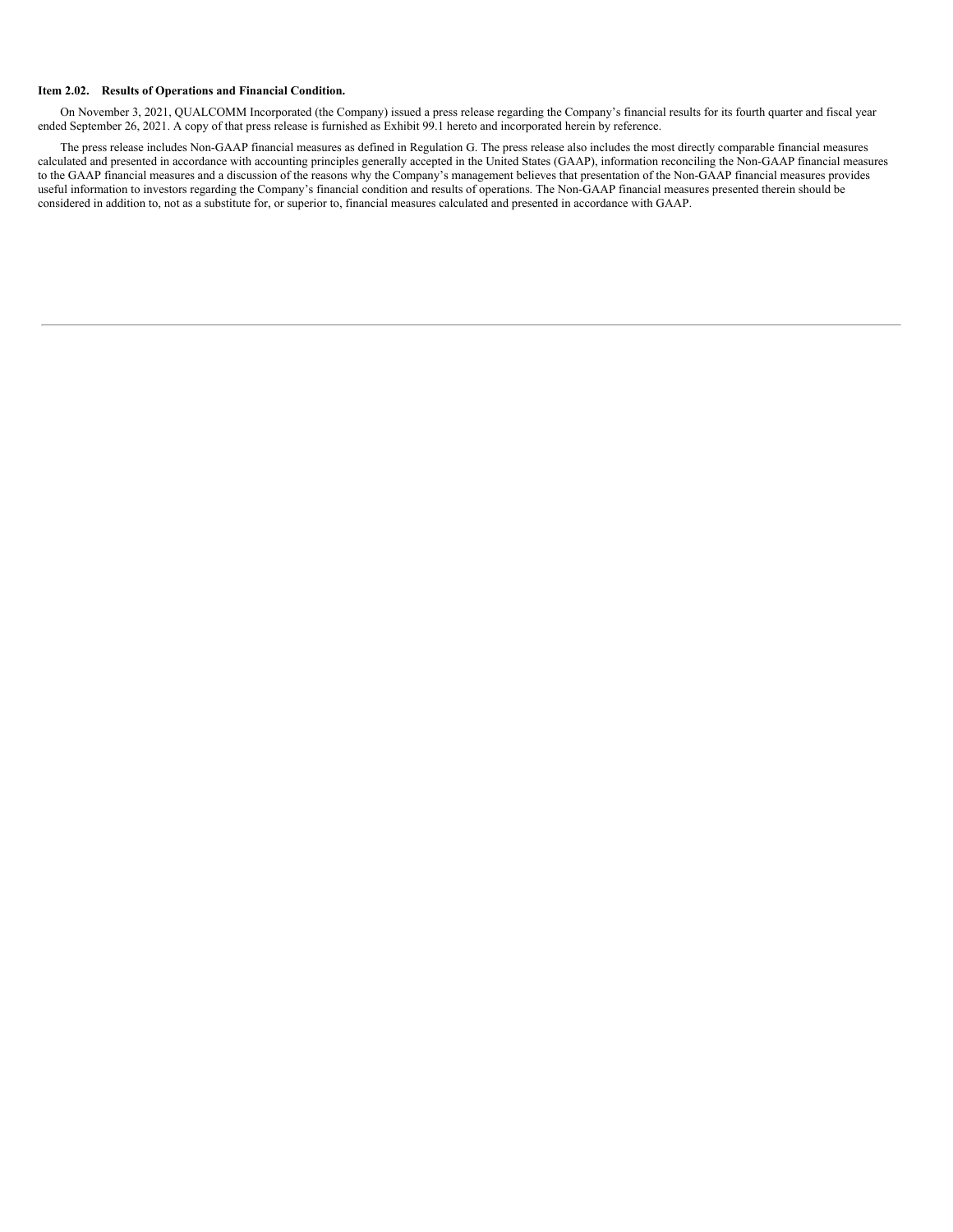### **Item 9.01. Financial Statements and Exhibits.**

| (d) Exhibits. |                                                                                         |
|---------------|-----------------------------------------------------------------------------------------|
| Exhibit No.   | Description                                                                             |
| 99.1          | Press Release by OUALCOMM Incorporated dated November 3, 2021.                          |
| 104           | Cover Page Interactive Data File, formatted in Inline XBRL and included as Exhibit 101. |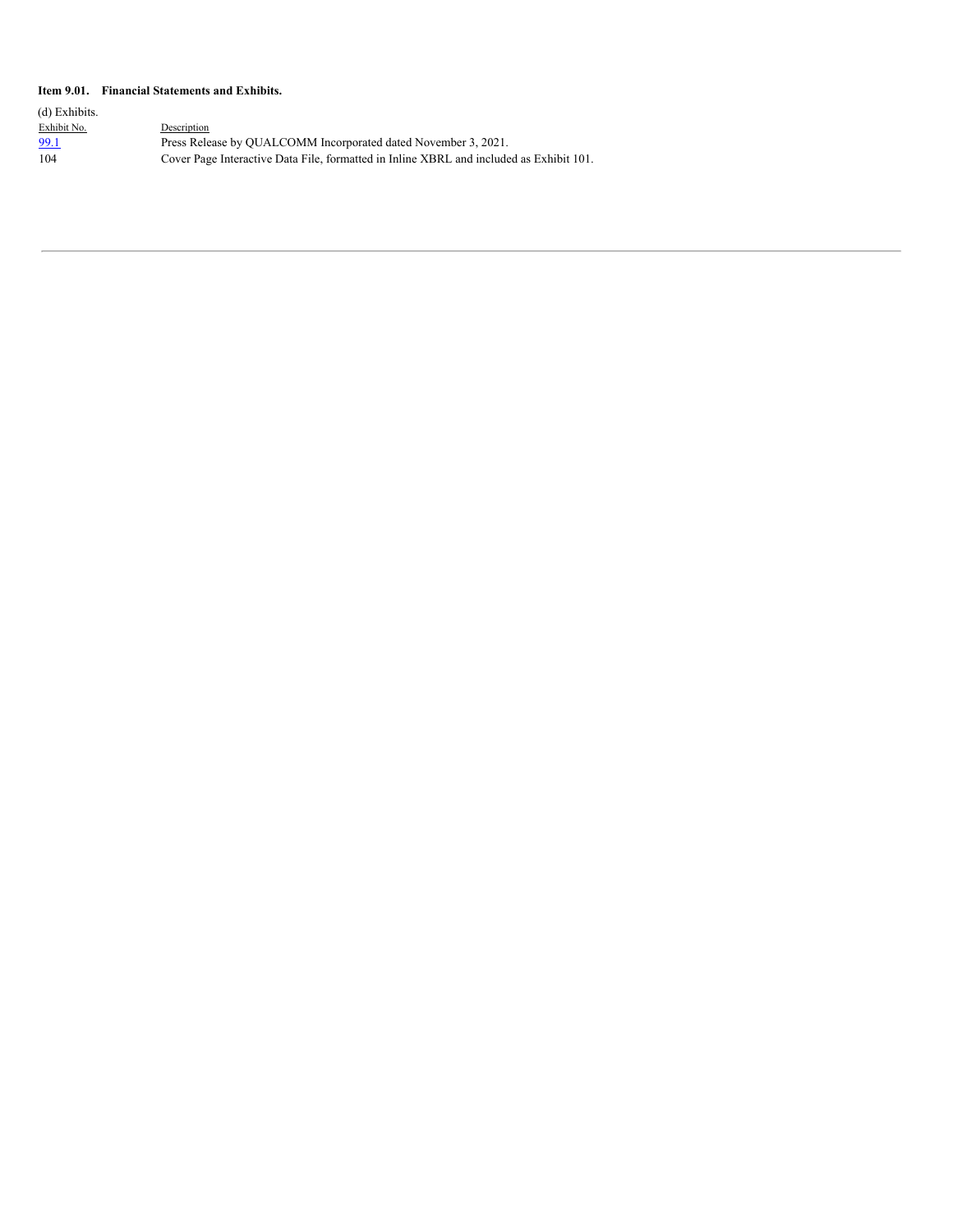#### **SIGNATURES**

Pursuant to the requirements of the Securities Exchange Act of 1934, the registrant has duly caused this report to be signed on its behalf by the undersigned hereunto duly authorized.

# **QUALCOMM Incorporated**

Date: November 3, 2021 By: /s/ Akash Palkhiwala

Akash Palkhiwala Chief Financial Officer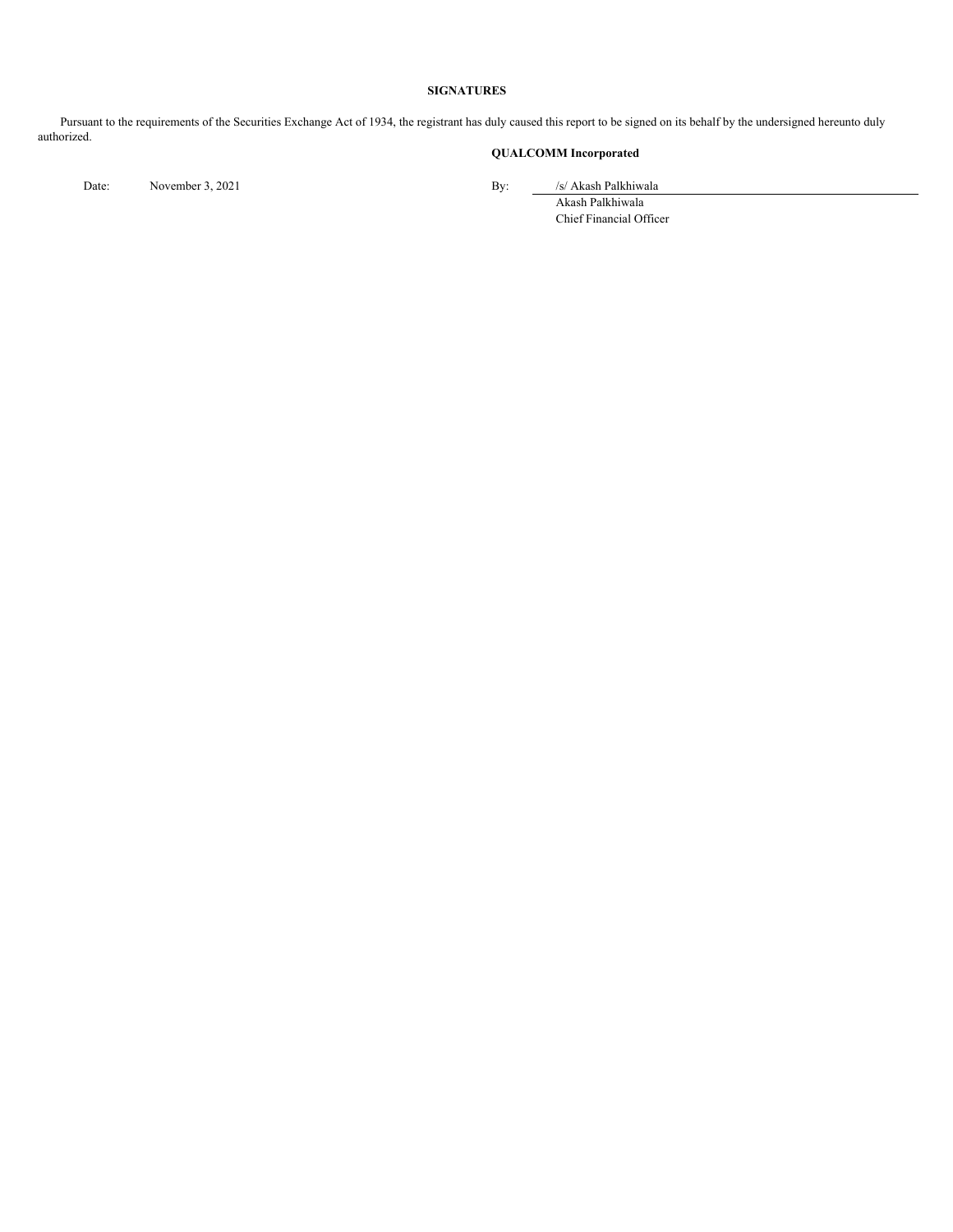### **Qualcomm Announces Fourth Quarter and Fiscal 2021 Results Fiscal 2021 Revenues: GAAP \$33.6 billion Fiscal 2021 EPS: GAAP \$7.87, Non-GAAP \$8.54**

*—Record GAAP and Non-GAAP Fiscal Year Results—*

*—Fifth Consecutive Quarter of Greater Than 100% Year-Over-Year EBT Growth in QCT—*

*—Delivered Over \$10 Billion of Fiscal 2021 Revenues Across RF Front-End, IoT and Automotive—*

SAN DIEGO - November 3, 2021 - Qualcomm Incorporated (NASDAQ: QCOM) today announced results for its fiscal fourth quarter and year ended September 26, 2021.

"As of fiscal 2021, we are exceeding our 2019 Analyst Day targets for revenue growth and diversification and operating margin expansion, while more than doubling our year-over-year Non-GAAP EPS," said Cristiano Amon, President and CEO of Qualcomm Incorporated. "We are well positioned to continue to lead in mobile and enable the digital transformation of industries with our broad portfolio of relevant technologies. Our results across RF front-end, Automotive and IoT attest to the success of our technology roadmap and revenue diversification strategy."

### **Fourth Quarter Results 1,2**

|                                                                 |                | <b>GAAP</b>                |        |                       | <b>Non-GAAP</b>            |          |  |  |
|-----------------------------------------------------------------|----------------|----------------------------|--------|-----------------------|----------------------------|----------|--|--|
| (in millions, except per share data and<br><i>percentages</i> ) | Q4 Fiscal 2021 | O <sub>4</sub> Fiscal 2020 | Change | <b>O4 Fiscal 2021</b> | O <sub>4</sub> Fiscal 2020 | Change   |  |  |
| Revenues                                                        | \$9,336        | \$8,346                    | $+12%$ | \$9,321               | \$6,502                    | $+43%$   |  |  |
| Earnings before taxes (EBT)                                     | \$3,285        | \$3,306                    | (1%)   | \$3,278               | \$1,862                    | $+76%$   |  |  |
| Net income                                                      | \$2,798        | \$2,960                    | (5%)   | \$2,916               | \$1,669                    | $+75%$   |  |  |
| Diluted earnings per share (EPS)                                | \$2.45         | \$2.58                     | (5%)   | \$2.55                | \$1.45                     | $+76%$   |  |  |
| Fiscal $2021$ Results $1,2$                                     |                |                            |        |                       |                            |          |  |  |
|                                                                 |                | <b>GAAP</b>                |        |                       | <b>Non-GAAP</b>            |          |  |  |
| (in millions, except per share data and<br><i>percentages</i> ) | Fiscal 2021    | Fiscal 2020                | Change | Fiscal 2021           | Fiscal 2020                | Change   |  |  |
| Revenues                                                        | \$33,566       | \$23,531                   | $+43%$ | \$33,467              | \$21,654                   | $+55%$   |  |  |
| <b>EBT</b>                                                      | \$10,274       | \$5,719                    | $+80%$ | \$11,263              | \$5,484                    | $+105%$  |  |  |
| Net income                                                      | \$9,043        | \$5,198                    | $+74%$ | \$9,811               | \$4,816                    | $+104\%$ |  |  |
| <b>EPS</b>                                                      | \$7.87         | \$4.52                     | $+74%$ | \$8.54                | \$4.19                     | $+104%$  |  |  |

(1) Discussion regarding our use of Non-GAAP financial measures and reconciliations between GAAP and Non-GAAP results, as well as information that should be considered in regard to year-over-year comparisons, are included at the end of this news release in the sections labeled "Note Regarding Use of Non-GAAP Financial Measures" and "Reconciliations of GAAP Results to Non-GAAP Results."

(2) Fourth quarter and fiscal 2020 GAAP results included \$1.8 billion, or \$1.37 per share, resulting from the previously disclosed settlement agreement with Huawei and royalties for sales made in the March 2020 and June 2020 quarters under the new global patent license agreement with Huawei, both of which were signed in July 2020. GAAP and Non-GAAP results for the fourth quarter and fiscal 2020 included an estimate of royalties due from Huawei for sales made in the September 2020 quarter under the new global patent license agreement. We did not record any revenues in the first three quarters of fiscal 2020 for royalties due on the sales of Huawei's consumer wireless products.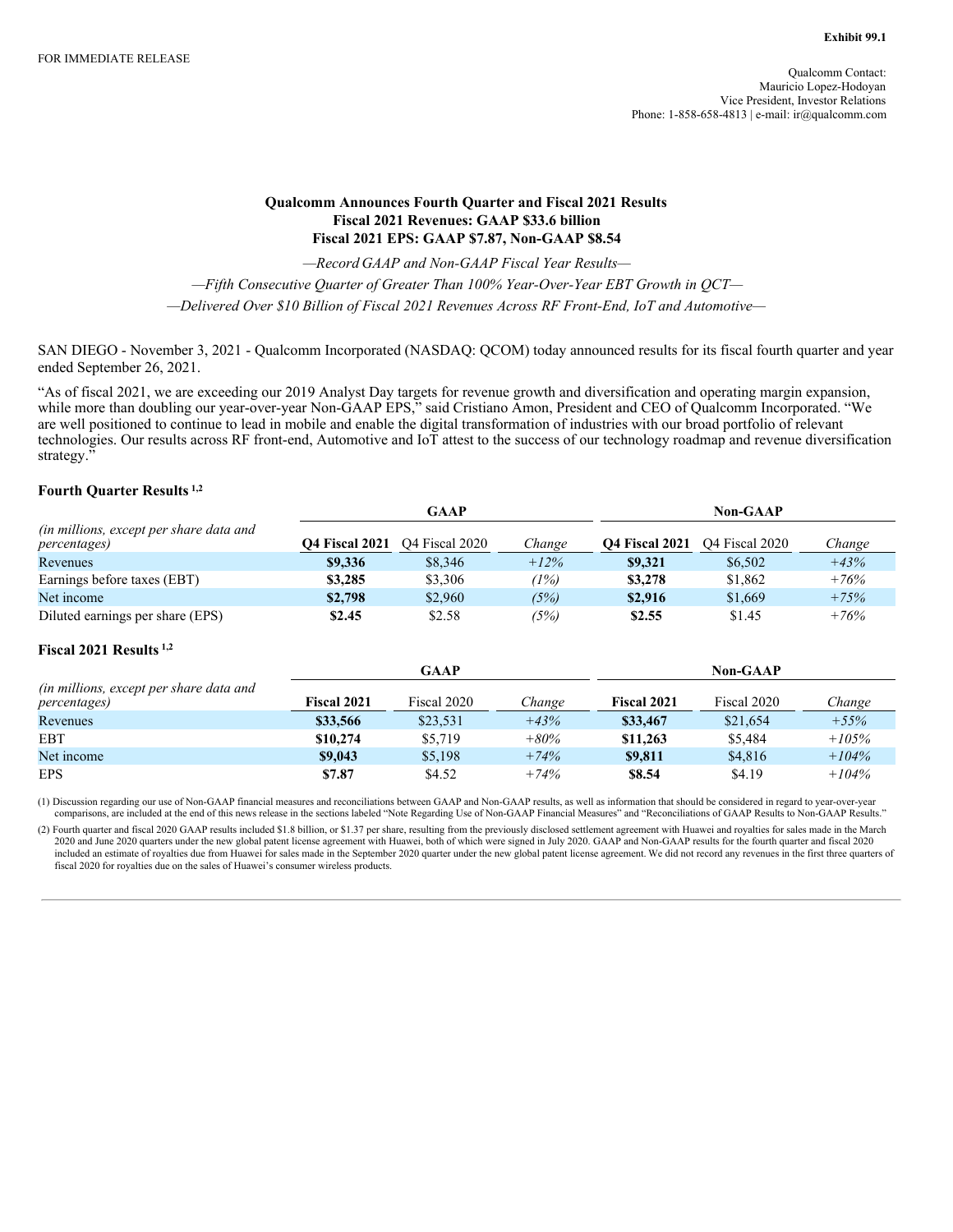## **Fourth Quarter**

|                                 |                       | OCT                        |              |                       | OTL                        |            |  |  |
|---------------------------------|-----------------------|----------------------------|--------------|-----------------------|----------------------------|------------|--|--|
| n millions, except percentages) | <b>O4 Fiscal 2021</b> | O <sub>4</sub> Fiscal 2020 | Change       | <b>O4 Fiscal 2021</b> | O <sub>4</sub> Fiscal 2020 | Change     |  |  |
| evenues                         | \$7,733               | \$4,967                    | $+56%$       | \$1,558               | \$1,507                    | $+3%$      |  |  |
| BT                              | \$2.464               | \$1,015                    | $+143%$      | \$1,114               | \$1.107                    | $+1\%$     |  |  |
| EBT as % of revenues            | 32%                   | 20%                        | $+12$ points | 72%                   | 73%                        | $-I$ point |  |  |

# **Fiscal 2021**

|                                   |             | OCT         |              |             |             |             |
|-----------------------------------|-------------|-------------|--------------|-------------|-------------|-------------|
| (in millions, except percentages) | Fiscal 2021 | Fiscal 2020 | Change       | Fiscal 2021 | Fiscal 2020 | Change      |
| Revenues                          | \$27,019    | \$16,493    | $+64%$       | \$6,320     | \$5,028     | $+26%$      |
| EBT                               | \$7,763     | \$2.763     | $+181%$      | \$4,627     | \$3,442     | $+34%$      |
| <b>EBT</b> as % of revenues       | 29%         | 17%         | $+12$ points | 73%         | 68%         | $+5$ points |

# **QCT Revenue Streams**

We disaggregate QCT revenues based on the industries and applications in which our products are sold.

# **Fourth Quarter**

| (in millions, except percentages) | <b>O4 Fiscal 2021</b> | O <sub>4</sub> Fiscal 2020 | Change |
|-----------------------------------|-----------------------|----------------------------|--------|
| Handsets                          | \$4,686               | \$3,001                    | $+56%$ |
| RF front-end                      | 1,237                 | 852                        | $+45%$ |
| Automotive                        | 270                   | 188                        | $+44%$ |
| IoT                               | 1.540                 | 926                        | $+66%$ |
| Total OCT revenues                | \$7,733               | \$4,967                    | $+56%$ |

# **Fiscal 2021**

| n millions, except percentages) | Fiscal 2021 | Fiscal 2020 | Change |
|---------------------------------|-------------|-------------|--------|
| andsets                         | \$16,830    | \$10,461    | $+61%$ |
| F front-end                     | 4.158       | 2.362       | $+76%$ |
| utomotive                       | 975         | 644         | $+51%$ |
| эΤ                              | 5.056       | 3.026       | $+67%$ |
| Total QCT revenues              | \$27,019    | \$16,493    | $+64%$ |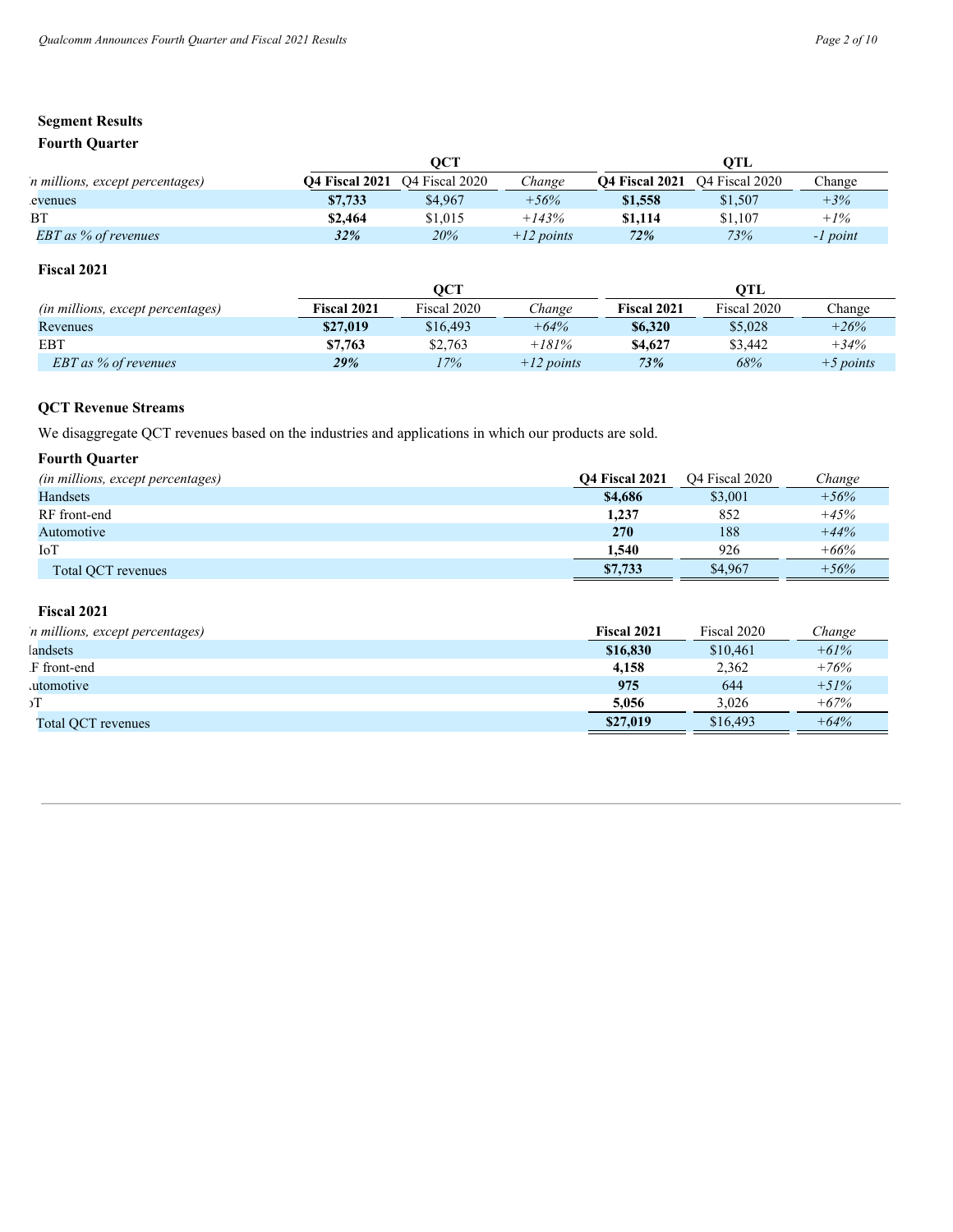### **Return of Capital to Stockholders**

The following table summarizes stock repurchases and dividends paid during the fourth quarter and fiscal 2021.

|                                      | <b>Stock Repurchases</b> |         | <b>Dividends</b> |         |                     |
|--------------------------------------|--------------------------|---------|------------------|---------|---------------------|
| (in millions, except per share data) | Shares                   | Amount  | Per Share        | Amount  | <b>Total Amount</b> |
| <b>O4</b> fiscal 2021                |                          | \$771   | \$0.68           | \$768   | \$1,539             |
| Fiscal 2021                          | 24                       | \$3,366 | \$2.66           | \$3,008 | \$6,374             |

### **Business Outlook**

The following statements are forward looking, and actual results may differ materially. The "Note Regarding Forward-Looking Statements" in this news release provides a description of certain risks that we face, and our most recent annual report on file with the Securities and Exchange Commission (SEC) provides a more complete description of our risks.

The following table summarizes GAAP and Non-GAAP guidance based on the current outlook.

|                                                           | <b>Current Guidance</b><br><b>O1 FY22 Estimates</b> <sup>1</sup> |
|-----------------------------------------------------------|------------------------------------------------------------------|
| <b>Revenues</b>                                           | $$10.0B - $10.8B$                                                |
| <b>Supplemental Revenue Information</b>                   |                                                                  |
| QCT revenues                                              | $$8.4B - $8.9B$                                                  |
| OTL revenues                                              | $$1.6B - $1.8B$                                                  |
| <b>GAAP diluted EPS</b>                                   | $$2.53 - $2.73$                                                  |
| Less diluted EPS attributable to QSI                      | S—                                                               |
| Less diluted EPS attributable to share-based compensation | $(\$0.33)$                                                       |
| Less diluted EPS attributable to other items <sup>2</sup> | (S0.04)                                                          |
| <b>Non-GAAP diluted EPS</b>                               | $$2.90 - $3.10$                                                  |

(1) Our outlook does not include provisions for proposed tax law changes, future asset impairments or for pending legal matters, other than future legal amounts that are probable and estimable. Further, due to their nature, certain income and expense items, such as certain investments, derivative and foreign currency transaction gains or losses, cannot be accurately forecast. Accordingly, we only include such items in our financial outlook to the extent they are reasonably certain. Our outlook includes the impact of any pending business combinations to the extent they are expected to close in the upcoming quarter. Actual results may differ materially from the outlook.

(2) Our guidance for diluted EPS attributable to other items for the first quarter of fiscal 2022 is primarily attributable to acquisition-related items.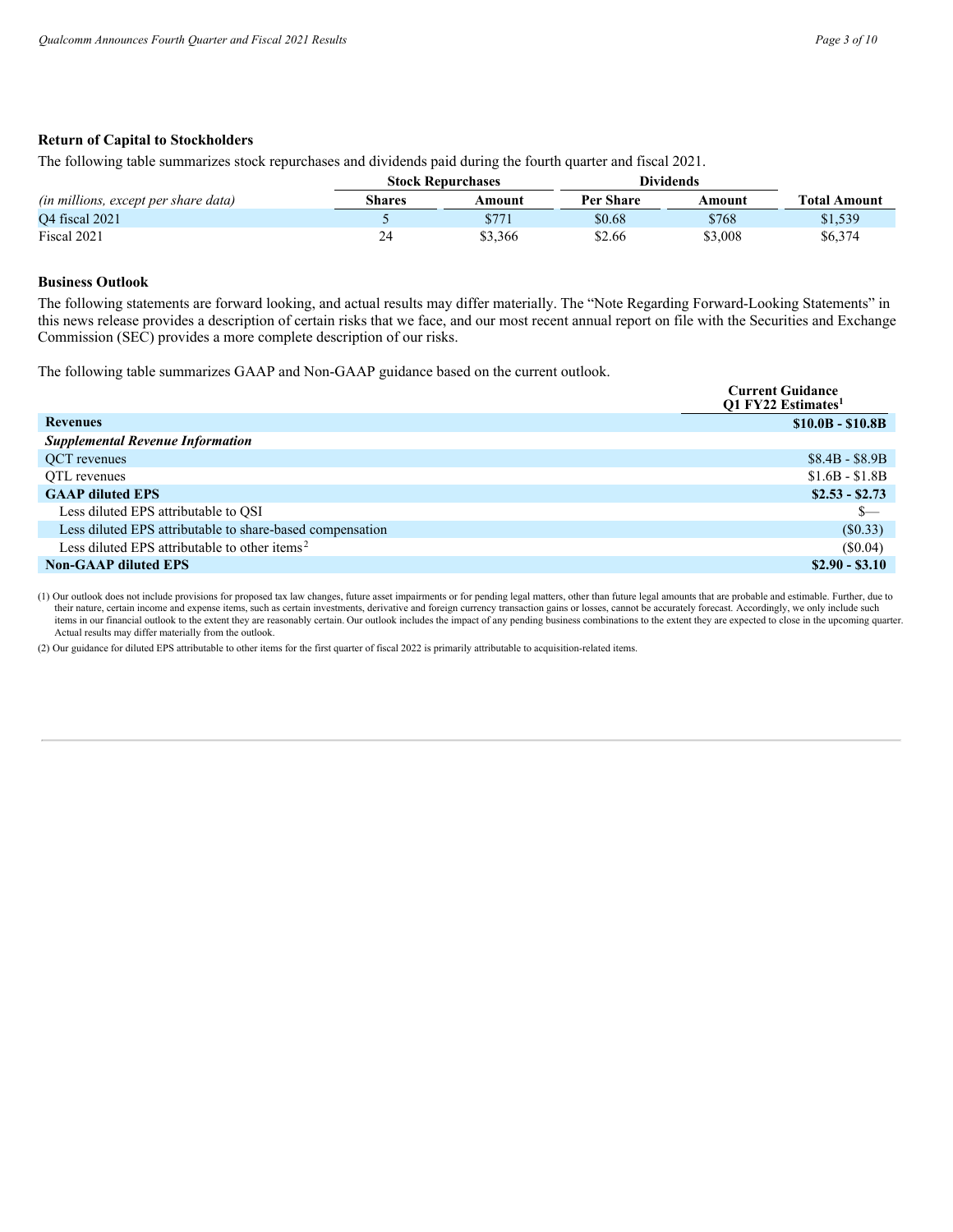### **Conference Call**

Qualcomm's fourth quarter fiscal 2021 earnings conference call will be broadcast live on November 3, 2021, beginning at 1:45 p.m. Pacific Time (PT) at http://investor.qualcomm.com/events.cfm. This conference call will include a discussion of "Non-GAAP financial measures" as defined in Regulation G. The most directly comparable GAAP financial measures and information reconciling these Non-GAAP financial measures to our financial results prepared in accordance with GAAP, as well as other financial and statistical information to be discussed on the conference call, will be posted at http://investor.qualcomm.com/ immediately prior to the commencement of the call. An audio replay will be available at http://investor.qualcomm.com/events.cfm and via telephone following the live call for 30 days thereafter. To listen to the replay via telephone, U.S. callers may dial (877) 660-6853 and international callers may dial (201) 612-7415. Callers should use reservation number 13723721.

#### **About Qualcomm**

Qualcomm is the world's leading wireless technology innovator and the driving force behind the development, launch and expansion of 5G. When we connected the phone to the internet, the mobile revolution was born. Today, our foundational technologies enable the mobile ecosystem and are found in every 3G, 4G and 5G smartphone. We bring the benefits of mobile to new industries, including automotive, the internet of things and computing, and are leading the way to a world where everything and everyone can communicate and interact seamlessly.

Qualcomm Incorporated includes our licensing business, QTL, and the vast majority of our patent portfolio. Qualcomm Technologies, Inc., a subsidiary of Qualcomm Incorporated, operates, along with its subsidiaries, substantially all of our engineering, research and development functions and substantially all of our products and services businesses, including our QCT semiconductor business.

#### **Note Regarding Forward-Looking Statements**

In addition to the historical information contained herein, this news release contains forward-looking statements that are inherently subject to risks and uncertainties, including but not limited to statements regarding: our being well positioned to continue to lead in mobile and enable the digital transformation of industries; the success of our technology roadmap and revenue diversification strategy; our business outlook; and our estimates and guidance related to revenues and earnings per share. Forward-looking statements are generally identified by words such as "estimates," "guidance," "expects," "anticipates," "anticipates," "an not limited to: the impact of the COVID-19 pandemic, and government policies and other measures designed to limit its spread; our dependence on a small number of customers and licensees, and particularly from their sale of premium-tier devices; our customers vertically integrating; a significant portion of our business being concentrated in China, which is exacerbated by U.S./China trade and national security tensions; our ability to extend our technologies and products into new and expanded product areas, and industries and applications beyond mobile handsets; our strategic acquisitions, transactions and investments, and our ability to consummate strategic acquisitions; our dependence on a limited number of third-party suppliers; risks associated with the operation and control of our manufacturing facilities; security breaches of our information technology systems, or other misappropriation of our technology, intellectual property or other proprietary or confidential information; our ability to attract and retain qualified employees, and to successfully operate under a hybrid working environment; the continued and future success of our licensing programs, which requires us to continue to evolve our patent portfolio and to renew or business model; potential changes in our patent licensing practices, whether due to governmental investigations, legal challenges or otherwise; adverse rulings in governmental investigations or proceedings; our customers' and licensees' sales of products and services based on CDMA, OFDMA and other communications technologies, including 5G, and our customers' demand for our products based on these technologies; competition in an environment of rapid technological change, and our ability to adapt to such change and compete effectively; failures in our products or in the products of our customers or licensees, including those resulting from security vulnerabilities, defects or errors; difficulties in enforcing and protecting our intellectual property rights; claims by third parties that we infringe their<br>intellectual ability to comply with laws, regulations, policies and standards; our indebtedness; and potential tax liabilities. These and other risks are set forth in our Annual Report on Form 10-K for the fiscal year ended September 26, 2021 filed with the SEC. Our reports filed with the SEC are available on our website at www.qualcomm.com. We undertake no obligation to update, or continue to provide information with<br>respect to, any forward-

###

Qualcomm is a trademark or registered trademark of Qualcomm Incorporated. Other products and brand names may be trademarks or registered trademarks of their respective owners.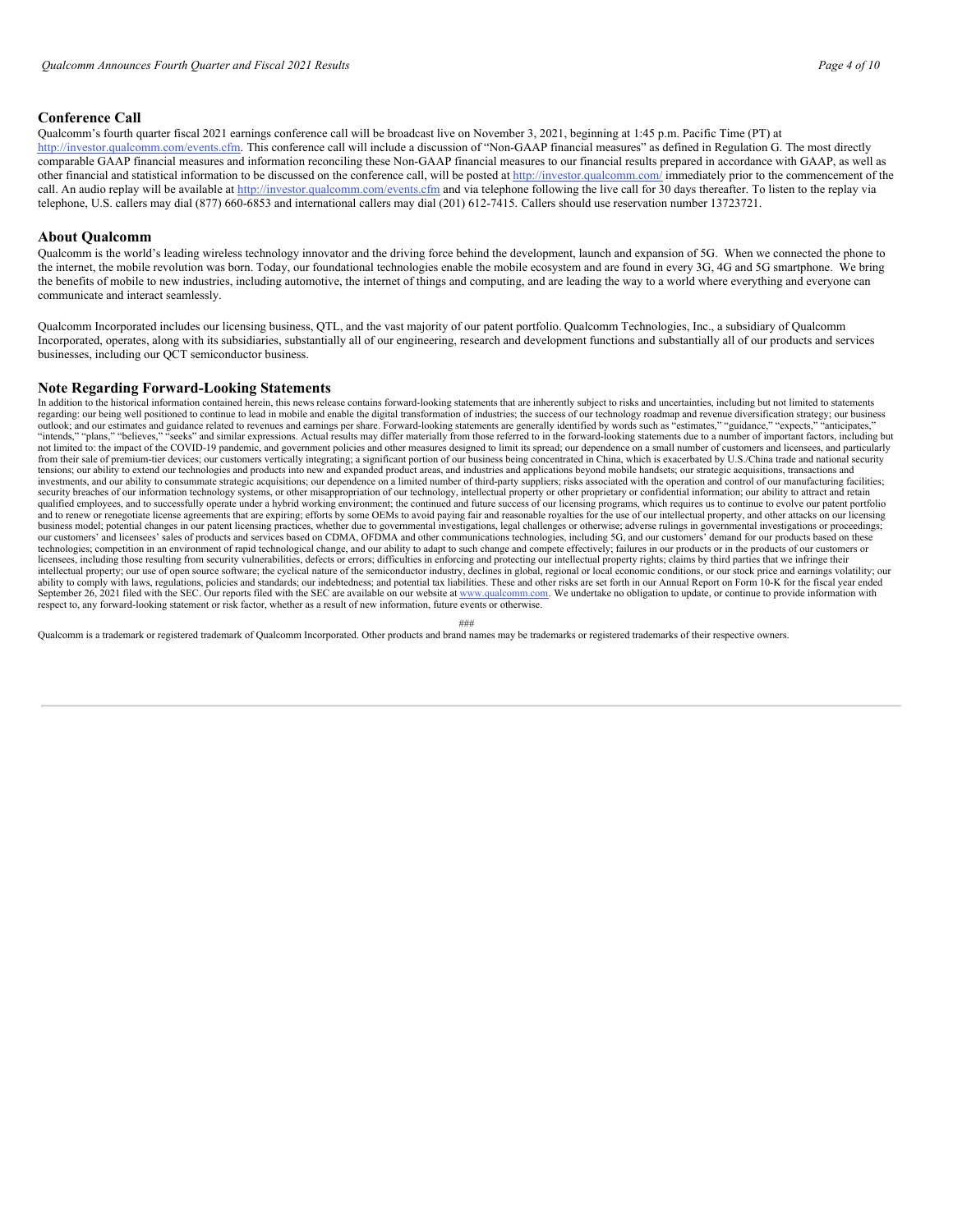#### <span id="page-8-0"></span>**QUALCOMM Incorporated CONSOLIDATED BALANCE SHEETS (In millions, except par value amounts) (Unaudited)**

|                                                |                                             | September 26,<br>2021    |              | September 27,<br>2020 |
|------------------------------------------------|---------------------------------------------|--------------------------|--------------|-----------------------|
|                                                | <b>ASSETS</b>                               |                          |              |                       |
| Current assets:                                |                                             |                          |              |                       |
| Cash and cash equivalents                      |                                             | $\mathbb{S}$<br>7,116 \$ |              | 6,707                 |
| Marketable securities                          |                                             | 5,298                    |              | 4,507                 |
| Accounts receivable, net                       |                                             | 3,579                    |              | 4,003                 |
| Inventories                                    |                                             | 3,228                    |              | 2,598                 |
| Other current assets                           |                                             | 854                      |              | 704                   |
| Total current assets                           |                                             | 20,075                   |              | 18,519                |
| Deferred tax assets                            |                                             | 1,591                    |              | 1,351                 |
| Property, plant and equipment, net             |                                             | 4,559                    |              | 3,711                 |
| Goodwill                                       |                                             | 7,246                    |              | 6,323                 |
| Other intangible assets, net                   |                                             | 1,458                    |              | 1,653                 |
| Other assets                                   |                                             | 6,311                    |              | 4,037                 |
| Total assets                                   |                                             | 41,240<br>S              | \$           | 35,594                |
|                                                | <b>LIABILITIES AND STOCKHOLDERS' EQUITY</b> |                          |              |                       |
| Current liabilities:                           |                                             |                          |              |                       |
| Trade accounts payable                         |                                             | $\mathbb{S}$<br>2,750    | $\mathbb{S}$ | 2,248                 |
| Payroll and other benefits related liabilities |                                             | 1,531                    |              | 1,053                 |
| Unearned revenues                              |                                             | 612                      |              | 568                   |
| Short-term debt                                |                                             | 2,044                    |              | 500                   |
| Other current liabilities                      |                                             | 5,014                    |              | 4,303                 |
| Total current liabilities                      |                                             | 11,951                   |              | 8,672                 |
| <b>Unearned</b> revenues                       |                                             | 364                      |              | 761                   |
| Income taxes payable                           |                                             | 1,713                    |              | 1,872                 |
| Long-term debt                                 |                                             | 13,701                   |              | 15,226                |
| Other liabilities                              |                                             | 3,561                    |              | 2,986                 |
| <b>Total liabilities</b>                       |                                             | 31,290                   |              | 29,517                |

| Stockholders' equity:                                                                                                                      |        |        |
|--------------------------------------------------------------------------------------------------------------------------------------------|--------|--------|
| Preferred stock, \$0.0001 par value; 8 shares authorized; none outstanding                                                                 |        |        |
| Common stock and paid-in capital, \$0,0001 par value; 6,000 shares authorized; 1,125 and 1,131 shares issued and outstanding, respectively |        | 586    |
| Retained earnings                                                                                                                          | 9.822  | 5.284  |
| Accumulated other comprehensive income                                                                                                     | 128    | 207    |
| Total stockholders' equity                                                                                                                 | 9.950  | 6.077  |
| Total liabilities and stockholders' equity                                                                                                 | 41.240 | 35,594 |
|                                                                                                                                            |        |        |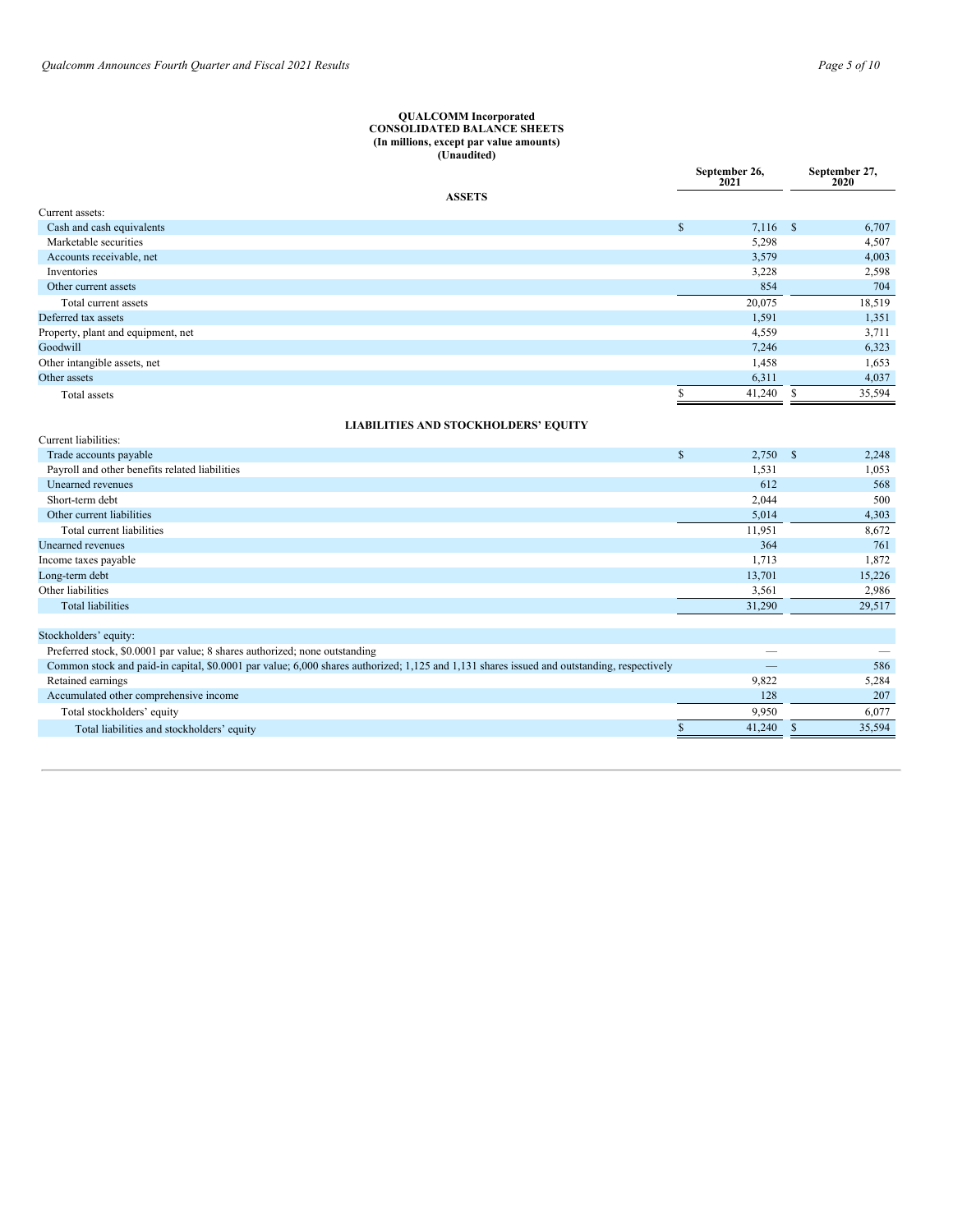#### **QUALCOMM Incorporated CONSOLIDATED STATEMENTS OF OPERATIONS (In millions, except per share data) (Unaudited)**

|                                        |              |                       | <b>Three Months Ended</b> | <b>Twelve Months Ended</b> |                        |  |
|----------------------------------------|--------------|-----------------------|---------------------------|----------------------------|------------------------|--|
|                                        |              | September 26,<br>2021 |                           | September 26,<br>2021      | September 27,<br>2020  |  |
| Revenues:                              |              |                       |                           |                            |                        |  |
| Equipment and services                 | $\mathbb{S}$ | 7,632                 | $\mathbf{s}$<br>4,921     | 26,741<br>$\mathbb{S}$     | $\mathbb{S}$<br>16,298 |  |
| Licensing                              |              | 1,704                 | 3,425                     | 6,825                      | 7,233                  |  |
| <b>Total revenues</b>                  |              | 9,336                 | 8,346                     | 33,566                     | 23,531                 |  |
| Costs and expenses:                    |              |                       |                           |                            |                        |  |
| Cost of revenues                       |              | 3,937                 | 2,766                     | 14,262                     | 9,255                  |  |
| Research and development               |              | 1,878                 | 1,583                     | 7,176                      | 5,975                  |  |
| Selling, general and administrative    |              | 619                   | 551                       | 2,339                      | 2,074                  |  |
| Other                                  |              |                       | (6)                       |                            | (28)                   |  |
| Total costs and expenses               |              | 6,434                 | 4,894                     | 23,777                     | 17,276                 |  |
| Operating income                       |              | 2,902                 | 3,452                     | 9,789                      | 6,255                  |  |
| Interest expense                       |              | (138)                 | (166)                     | (559)                      | (602)                  |  |
| Investment and other income, net       |              | 521                   | 20                        | 1,044                      | 66                     |  |
| Income before income taxes             |              | 3,285                 | 3,306                     | 10,274                     | 5,719                  |  |
| Income tax expense                     |              | (487)                 | (346)                     | (1,231)                    | (521)                  |  |
| Net income                             |              | 2,798                 | 2,960                     | 9,043<br><sup>\$</sup>     | 5,198<br><sup>S</sup>  |  |
| Basic earnings per share               |              | 2.48                  | 2.62                      | 7.99                       | 4.58                   |  |
| Diluted earnings per share             |              | 2.45                  | 2.58                      | 7.87                       | 4.52                   |  |
| Shares used in per share calculations: |              |                       |                           |                            |                        |  |
| Basic                                  |              | 1,129                 | 1,130                     | 1,131                      | 1,135                  |  |
| Diluted                                |              | 1,144                 | 1,148                     | 1,149                      | 1,149                  |  |
|                                        |              |                       |                           |                            |                        |  |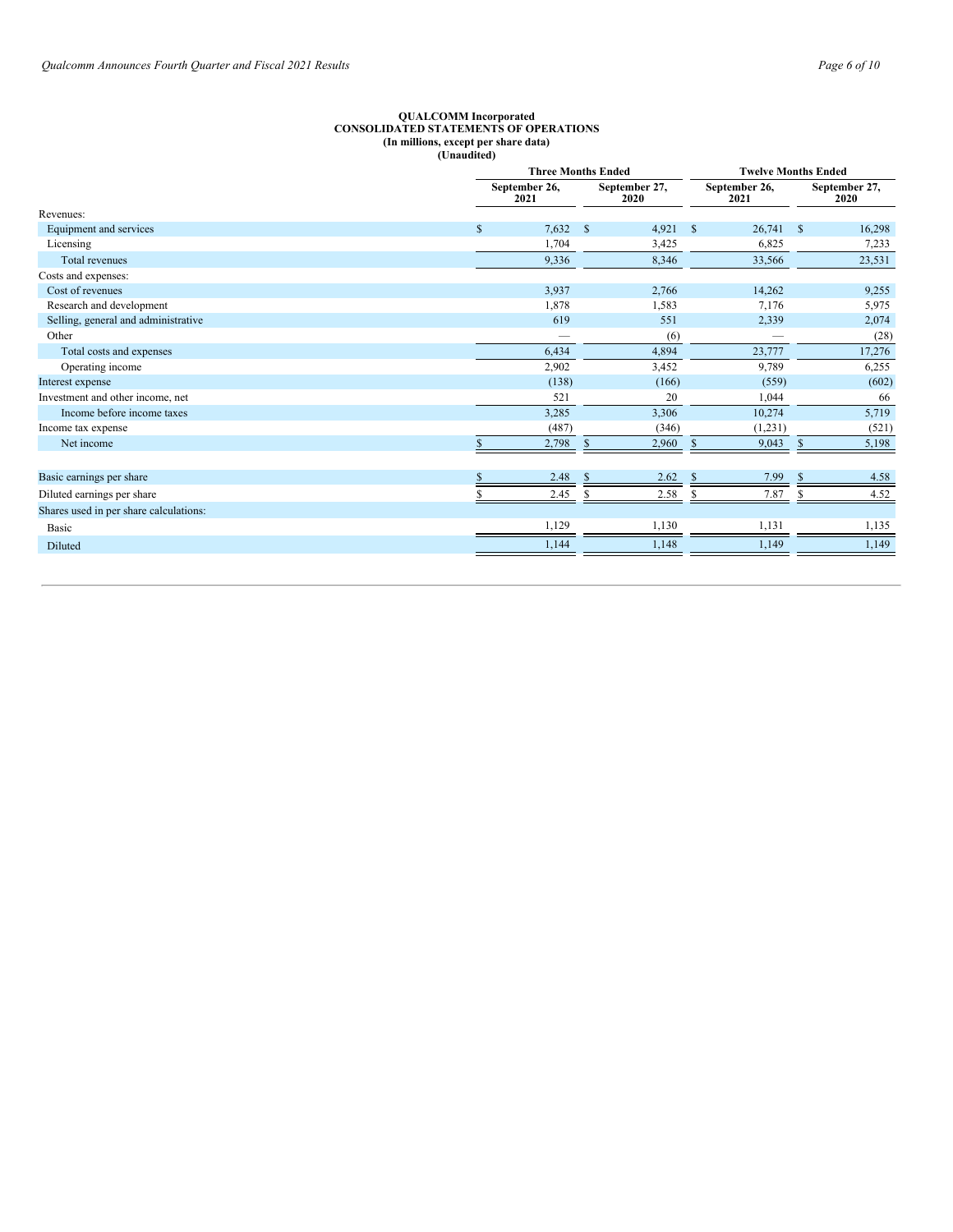#### **QUALCOMM Incorporated CONSOLIDATED STATEMENTS OF CASH FLOWS (In millions) (Unaudited)**

|                                                                                   |             | <b>Three Months Ended</b> |              |                       | <b>Twelve Months Ended</b> |              |                       |  |
|-----------------------------------------------------------------------------------|-------------|---------------------------|--------------|-----------------------|----------------------------|--------------|-----------------------|--|
|                                                                                   |             | September 26,<br>2021     |              | September 27,<br>2020 | September 26,<br>2021      |              | September 27,<br>2020 |  |
| <b>Operating Activities:</b>                                                      |             |                           |              |                       |                            |              |                       |  |
| Net income                                                                        | $\mathbf S$ | 2,798                     | $\mathbf{s}$ | 2,960                 | 9,043<br>$\mathbb{S}$      | $\mathbb{S}$ | 5,198                 |  |
| Adjustments to reconcile net income to net cash provided by operating activities: |             |                           |              |                       |                            |              |                       |  |
| Depreciation and amortization expense                                             |             | 425                       |              | 339                   | 1.582                      |              | 1,393                 |  |
| Income tax provision in excess of (less than) income tax payments                 |             | 113                       |              | 150                   | (245)                      |              | (309)                 |  |
| Share-based compensation expense                                                  |             | 425                       |              | 313                   | 1,663                      |              | 1,212                 |  |
| Net gains on marketable securities and other investments                          |             | (515)                     |              | (67)                  | (1,002)                    |              | (336)                 |  |
| Impairment losses on marketable securities and other investments                  |             | 9                         |              | 57                    | 33                         |              | 405                   |  |
| Other items, net                                                                  |             | (4)                       |              | (35)                  | (77)                       |              | (142)                 |  |
| Changes in assets and liabilities:                                                |             |                           |              |                       |                            |              |                       |  |
| Accounts receivable, net                                                          |             | (626)                     |              | (2,151)               | 426                        |              | (1,529)               |  |
| Inventories                                                                       |             | (113)                     |              | (219)                 | (622)                      |              | (1, 157)              |  |
| Other assets                                                                      |             | (1,688)                   |              | 29                    | (1,649)                    |              | (110)                 |  |
| Trade accounts payable                                                            |             | 46                        |              | 162                   | 495                        |              | 907                   |  |
| Payroll, benefits and other liabilities                                           |             | 286                       |              | 251                   | 1,091                      |              | 528                   |  |
| Unearned revenues                                                                 |             | (79)                      |              | (48)                  | (202)                      |              | (246)                 |  |
| Net cash provided by operating activities                                         |             | 1,077                     |              | 1,741                 | 10,536                     |              | 5,814                 |  |
| <b>Investing Activities:</b>                                                      |             |                           |              |                       |                            |              |                       |  |
| Capital expenditures                                                              |             | (430)                     |              | (348)                 | (1,888)                    |              | (1, 407)              |  |
| Purchases of debt and equity marketable securities                                |             | (449)                     |              | (1,385)               | (5,907)                    |              | (6,213)               |  |
| Proceeds from sales and maturities of debt and equity marketable securities       |             | 1,073                     |              | 1,388                 | 5,555                      |              | 2,399                 |  |
| Acquisitions and other investments, net of cash acquired                          |             | (93)                      |              | (26)                  | (1,377)                    |              | (185)                 |  |
| Proceeds from other investments                                                   |             | 86                        |              | 42                    | 320                        |              | 100                   |  |
| Other items, net                                                                  |             | (137)                     |              | (9)                   | (59)                       |              | 43                    |  |
| Net cash provided (used) by investing activities                                  |             | 50                        |              | (338)                 | (3,356)                    |              | (5,263)               |  |
| <b>Financing Activities:</b>                                                      |             |                           |              |                       |                            |              |                       |  |
| Proceeds from short-term debt                                                     |             | 701                       |              | 562                   | 2,886                      |              | 2,848                 |  |
| Repayment of short-term debt                                                      |             | (700)                     |              | (561)                 | (2,885)                    |              | (2,846)               |  |
| Proceeds from long-term debt                                                      |             |                           |              |                       |                            |              | 1,988                 |  |
| Repayment of long-term debt                                                       |             |                           |              | (219)                 |                            |              | (2,219)               |  |
| Proceeds from issuance of common stock                                            |             | 173                       |              | 153                   | 347                        |              | 329                   |  |
| Repurchases and retirements of common stock                                       |             | (771)                     |              |                       | (3,366)                    |              | (2, 450)              |  |
| Dividends paid                                                                    |             | (768)                     |              | (734)                 | (3,008)                    |              | (2,882)               |  |
| Payments of tax withholdings related to vesting of share-based awards             |             | (27)                      |              | (18)                  | (737)                      |              | (347)                 |  |
| Payment of purchase consideration related to RF360 Holdings                       |             | (7)                       |              | (6)                   | (16)                       |              | (55)                  |  |
| Other items, net                                                                  |             | (3)                       |              | (13)                  | (19)                       |              | (73)                  |  |
| Net cash used by financing activities                                             |             | (1,402)                   |              | (836)                 | (6,798)                    |              | (5,707)               |  |
| Effect of exchange rate changes on cash and cash equivalents                      |             | (8)                       |              | 20                    | 27                         |              | 24                    |  |
| Net (decrease) increase in total cash and cash equivalents                        |             | (283)                     |              | 587                   | 409                        |              | (5, 132)              |  |
| Total cash and cash equivalents at beginning of period                            |             | 7,399                     |              | 6,120                 | 6,707                      |              | 11,839                |  |
| Total cash and cash equivalents at end of period                                  | \$          | 7,116                     | <b>S</b>     | 6,707                 | \$<br>7,116                | \$           | 6,707                 |  |
|                                                                                   |             |                           |              |                       |                            |              |                       |  |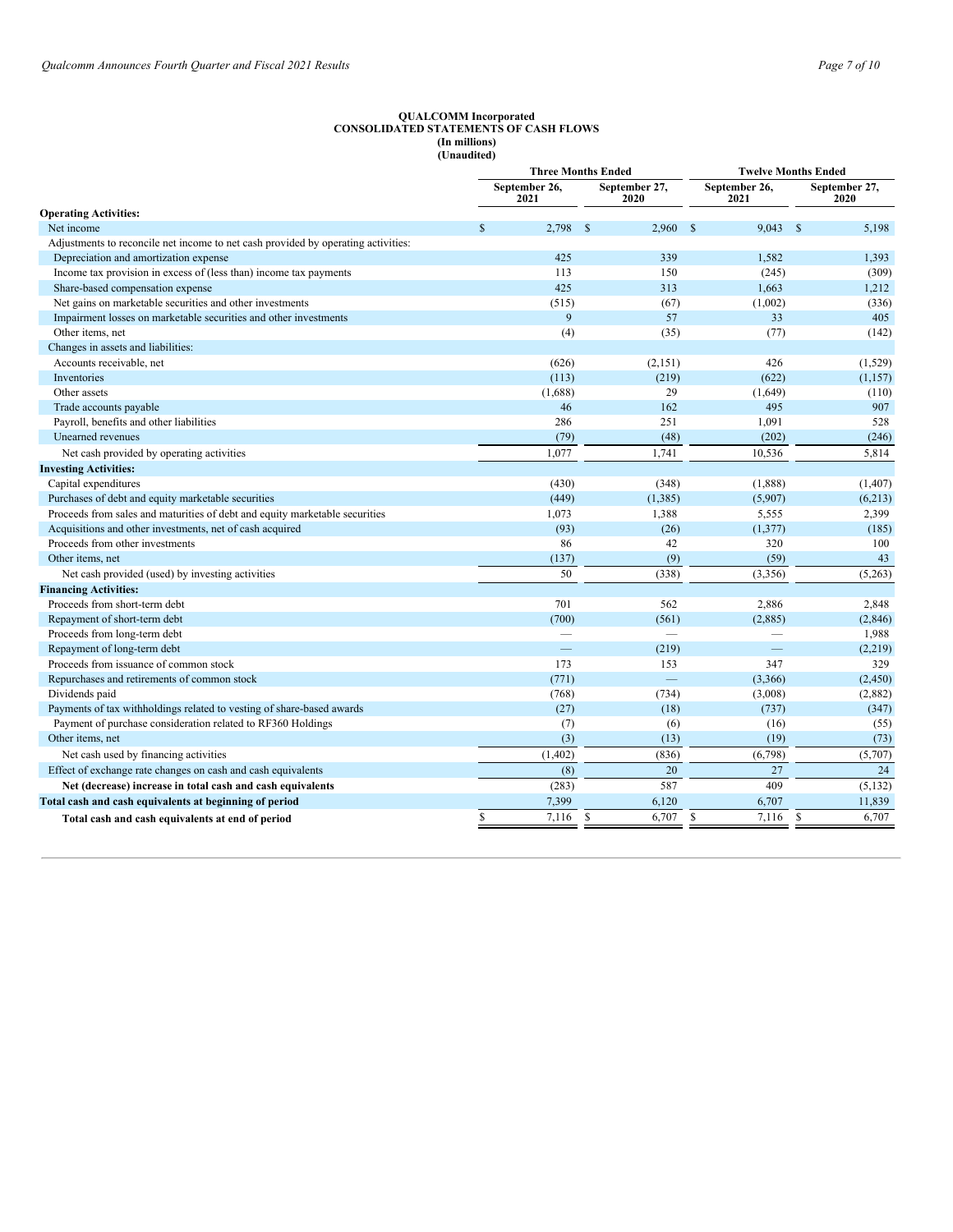# **Note Regarding Use of Non-GAAP Financial Measures**

The Non-GAAP financial measures presented herein should be considered in addition to, not as a substitute for or superior to, financial measures calculated in accordance with GAAP. In addition, "Non-GAAP" is not a term defined by GAAP, and as a result, our Non-GAAP financial measures might be different than similarly titled measures used by other companies. Reconciliations between GAAP and Non-GAAP financial measures are presented herein.

We use Non-GAAP financial information: (i) to evaluate, assess and benchmark our operating results on a consistent and comparable basis; (ii) to measure the performance and efficiency of our ongoing core operating businesses, including our QCT (Qualcomm CDMA Technologies) and QTL (Qualcomm Technology Licensing) segments; and (iii) to compare the performance and efficiency of these segments against competitors. Non-GAAP measurements used by us include revenues, cost of revenues, research and development (R&D) expenses, selling, general and administrative (SG&A) expenses, other income or expenses, operating income, interest expense, net investment and other income, income or earnings before income taxes, effective tax rate, net income and diluted earnings per share. We are able to assess what we believe is a more meaningful and comparable set of financial performance measures by using Non-GAAP information. In addition, the HR and Compensation Committee of the Board of Directors uses certain Non-GAAP financial measures in establishing portions of the performance-based incentive compensation programs for our executive officers. We present Non-GAAP financial information to provide greater transparency to investors with respect to our use of such information in financial and operational decision-making. This Non-GAAP financial information is also used by institutional investors and analysts in evaluating our business and assessing trends and future expectations.

Non-GAAP information presented herein excludes our QSI (Qualcomm Strategic Initiatives) segment and certain share-based compensation, acquisition-related items, tax items and other items.

- QSI is excluded because we generally expect to exit our strategic investments in the foreseeable future, and the effects of fluctuations in the value of such investments and realized gains or losses are viewed as unrelated to our operational performance.
- Share-based compensation expense primarily relates to restricted stock units. We believe that excluding non-cash share-based compensation from the Non-GAAP financial information allows us and investors to make additional comparisons of the operating activities of our ongoing core businesses over time and with respect to other companies. • Certain other items are excluded because we view such items as unrelated to the operating activities of our ongoing core businesses, as follows:
	- Acquisition-related items include amortization of acquisition-related intangible assets, substantially all of which relate to the amortization of technology-based intangible assets that is recorded in cost of revenues and will recur in future periods until the related intangible assets have been fully amortized. We view acquisition-related intangible assets as items arising from pre-acquisition activities determined at the time of an acquisition. Acquisition-related intangible assets contribute to revenue generation that has not been excluded from our Non-GAAP financial information. Acquisition-related items also include recognition of the step-up of inventories and property, plant and equipment to fair value and the related tax effects of acquisition-related items, as well as any effects from restructuring the ownership of such acquired assets. Additionally, we exclude third-party acquisition and integration services costs and costs related to temporary debt facilities and letters of credit executed prior to the close of an acquisition.
	- We exclude certain other items that we view as unrelated to our ongoing businesses, such as major restructuring and restructuring-related costs, goodwill and indefinite- and long-lived asset impairments and awards, settlements and/or damages arising from legal or regulatory matters. Beginning in the second quarter of fiscal 2020, we exclude gains and losses driven by the revaluation of our deferred compensation plan liabilities recognized in operating expenses and the offsetting gains and losses on the related plan assets recognized in investment and other income. Amounts prior to the second quarter of fiscal 2020, which were not material, continue to be included in Non-GAAP results.
	- Certain tax items that are unrelated to the fiscal year in which they are recorded are excluded in order to provide a clearer understanding of our ongoing Non-GAAP tax rate and after-tax earnings.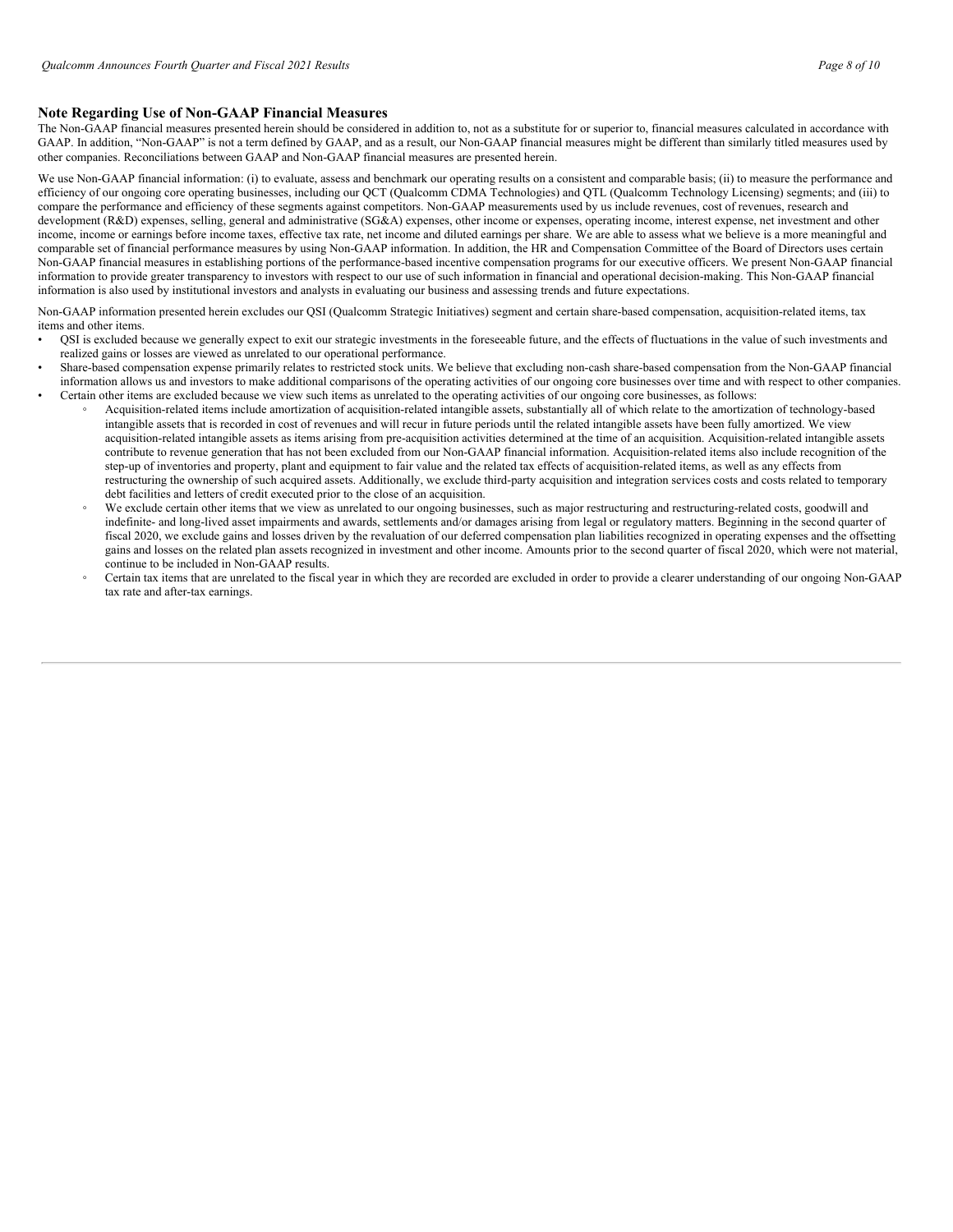#### **Reconciliations of GAAP Results to Non-GAAP Results**

|                                                         |                     | <b>GAAP</b> to Non-GAAP Reconciliation | <b>Non-GAAP Supplemental Information</b> |                                               |                         |            |            |                                              |
|---------------------------------------------------------|---------------------|----------------------------------------|------------------------------------------|-----------------------------------------------|-------------------------|------------|------------|----------------------------------------------|
| (in millions, except per share data<br>and percentages) | <b>GAAP Results</b> | <b>Less QSI</b>                        | <b>Less Share-Based</b><br>Compensation  | <b>Less Other</b><br>Items <sup>1, 2, 3</sup> | <b>Non-GAAP Results</b> | <b>QCT</b> | <b>QTL</b> | <b>Non-GAAP</b><br><b>Reconciling Items4</b> |
| Q4 Fiscal 2021                                          |                     |                                        |                                          |                                               |                         |            |            |                                              |
| <b>Revenues</b>                                         | \$9,336             | \$15                                   | $S-$                                     | $S-$                                          | \$9,321                 | \$7,733    | \$1,558    | \$30                                         |
| <b>Operating income (loss)</b>                          | 2,902               | 5                                      | (429)                                    | (76)                                          | 3,402                   |            |            |                                              |
| <b>EBT</b>                                              | 3,285               | 504                                    | (429)                                    | (68)                                          | 3,278                   | 2,464      | 1,114      | (300)                                        |
| EBT as % of revenues                                    | 35 %                |                                        |                                          |                                               | 35 %                    |            |            |                                              |
| <b>Net income (loss)</b>                                | 2,798               | 398                                    | (356)                                    | (160)                                         | 2,916                   |            |            |                                              |
| <b>Diluted EPS</b>                                      | \$2.45              | \$0.35                                 | (S0.31)                                  | (S0.14)                                       | \$2.55                  |            |            |                                              |
| <b>Diluted shares</b>                                   | 1,144               | 1,144                                  | 1,144                                    | 1,144                                         | 1,144                   |            |            |                                              |
| Q4 Fiscal 2020                                          |                     |                                        |                                          |                                               |                         |            |            |                                              |
| <b>Revenues</b>                                         | \$8,346             | \$3                                    | $S-$                                     | \$1,841                                       | \$6,502                 | \$4,967    | \$1,507    | \$28                                         |
| <b>Operating income (loss)</b>                          | 3,452               | (1)                                    | (313)                                    | 1,740                                         | 2,026                   |            |            |                                              |
| <b>EBT</b>                                              | 3,306               | 47                                     | (313)                                    | 1,710                                         | 1,862                   | 1.015      | 1,107      | (260)                                        |
| EBT as % of revenues                                    | 40 %                |                                        |                                          |                                               | 29 %                    |            |            |                                              |
| Net income (loss)                                       | 2,960               | 28                                     | (252)                                    | 1,515                                         | 1,669                   |            |            |                                              |
| <b>Diluted EPS</b>                                      | \$2.58              | \$0.02                                 | (\$0.22)                                 | \$1.32                                        | \$1.45                  |            |            |                                              |
| <b>Diluted shares</b>                                   | 1,148               | 1,148                                  | 1,148                                    | 1,148                                         | 1,148                   |            |            |                                              |
| <b>Fiscal 2021</b>                                      |                     |                                        |                                          |                                               |                         |            |            |                                              |
| <b>Revenues</b>                                         | \$33,566            | \$45                                   | $S-$                                     | \$54                                          | \$33,467                | \$27,019   | \$6,320    | \$128                                        |
| <b>Operating income (loss)</b>                          | 9,789               | 22                                     | (1,670)                                  | (335)                                         | 11,772                  |            |            |                                              |
| <b>EBT</b>                                              | 10,274              | 916                                    | (1,670)                                  | (235)                                         | 11,263                  | 7,763      | 4,627      | (1, 127)                                     |
| EBT as % of revenues                                    | 31 %                |                                        |                                          |                                               | 34 %                    |            |            |                                              |
| Net income (loss)                                       | 9,043               | 751                                    | (1,235)                                  | (284)                                         | 9.811                   |            |            |                                              |
| <b>Diluted EPS</b>                                      | \$7.87              | \$0.65                                 | (S1.07)                                  | (\$0.25)                                      | \$8.54                  |            |            |                                              |
| <b>Diluted shares</b>                                   | 1,149               | 1,149                                  | 1,149                                    | 1,149                                         | 1,149                   |            |            |                                              |
| Fiscal 2020 <sup>5</sup>                                |                     |                                        |                                          |                                               |                         |            |            |                                              |
| <b>Revenues</b>                                         | \$23,531            | \$36                                   | $S-$                                     | \$1,841                                       | \$21,654                | \$16,493   | \$5,028    | \$133                                        |
| <b>Operating income (loss)</b>                          | 6,255               | 13                                     | (1,212)                                  | 1,522                                         | 5,932                   |            |            |                                              |
| <b>EBT</b>                                              | 5,719               | (11)                                   | (1,212)                                  | 1,458                                         | 5,484                   | 2,763      | 3,442      | (721)                                        |
| EBT as % of revenues                                    | 24 %                |                                        |                                          |                                               | 25 %                    |            |            |                                              |
| Net income (loss)                                       | 5,198               | (3)                                    | (974)                                    | 1,359                                         | 4,816                   |            |            |                                              |
| <b>Diluted EPS</b>                                      | \$4.52              | \$0.00                                 | (\$0.85)                                 | \$1.18                                        | \$4.19                  |            |            |                                              |
| <b>Diluted shares</b>                                   | 1,149               | 1,149                                  | 1,149                                    | 1,149                                         | 1,149                   |            |            |                                              |

(1) Further details of amounts included in the "Other Items" column for the current period are included in the "Supplemental Information and Reconciliations" tables below. Details of amounts included in the "Other Items" column for the prior periods are included in the news release for those periods.

(2) In fiscal 2021, other items excluded from Non-GAAP revenues were comprised of revenues related to the release of a variable constraint against revenues that were previously excluded from our Non-GAAP results.

(3) In the fourth quarter and fiscal 2020, other items excluded from Non-GAAP revenues were comprised of revenues related to the amounts due from Huawei under the settlement agreement and royalties due for sales made in the March 2020 and June 2020 quarters under the new global patent license agreement, which were not allocated to our segment.

(4) Non-GAAP reconciling items related to revenues consisted primarily of nonreportable segment revenues less intersegment eliminations. Non-GAAP reconciling items related to EBT consisted primarily of certain R&D expenses, SG&A expenses, other expenses or income, interest expense and certain investment income that are not allocated to segments for management reporting purposes; nonreportable segment results; and the elimination of intersegment profit.

(5) The rapid, global spread of COVID-19 negatively impacted consumer demand for devices that incorporate our products and intellectual property, which negatively impacted our GAAP and Non-GAAP results in fiscal 2020.

Sums may not equal totals due to rounding.